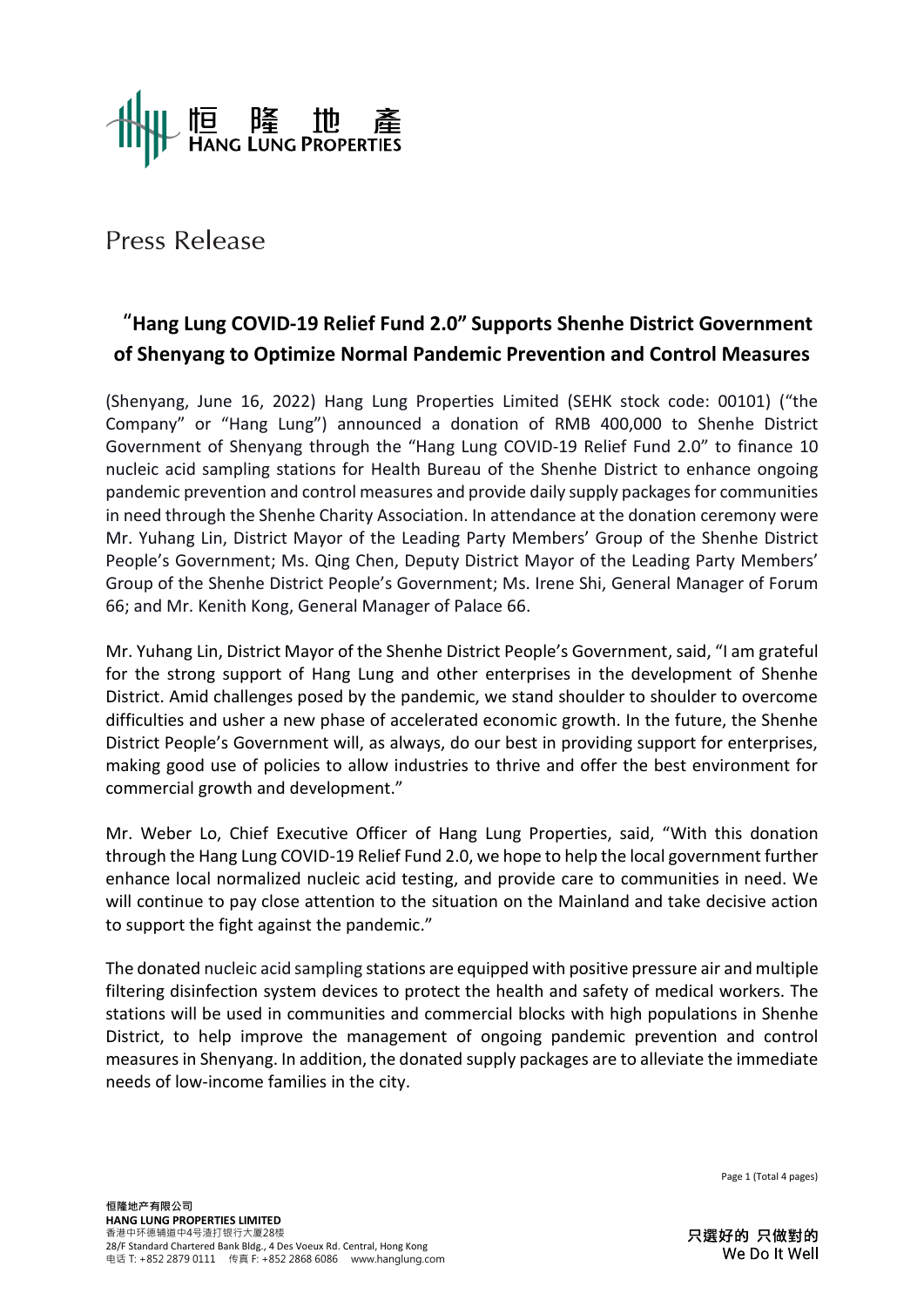Since the establishment of the "Hang Lung COVID-19 Relief Fund" in 2020, and including the current donation, Hang Lung has disbursed more than RMB 20 million to provide targeted support for urgent public pandemic countermeasures and for the most severely affected in our communities across Hong Kong and the Mainland, including an endowment of RMB 6 million for the establishment and operation of Leishenshan Hospital in Wuhan in 2020, and donation of HK\$ 6 million for financing the HKSAR government's operation of "mobile cabin hospitals" earlier this year. In April, Hang Lung announced a further injection of RMB 3 million into the "Hang Lung COVID-19 Relief Fund 2.0" as a part of the ongoing fight against the pandemic on the Mainland, where funds have been deployed for the provision of health protection items and other necessities, among other initiatives, for those most affected by COVID-19.

## Photo captions



Mr. Yuhang Lin, District Mayor of the Leading Party Members' Group of the Shenhe District People's Government (second left); Ms. Qing Chen, Deputy District Mayor of the Leading Party Members' Group of the Shenhe District People's Government (right); Ms. Irene Shi, General Manager of Forum 66, Shenyang (left); and Mr. Kenith Kong, General Manager of Palace 66, Shenyang (second right), attend the ceremony to mark the donation of RMB 400,000 for nucleic acid sampling stations and packages for Shenye District, Shenyang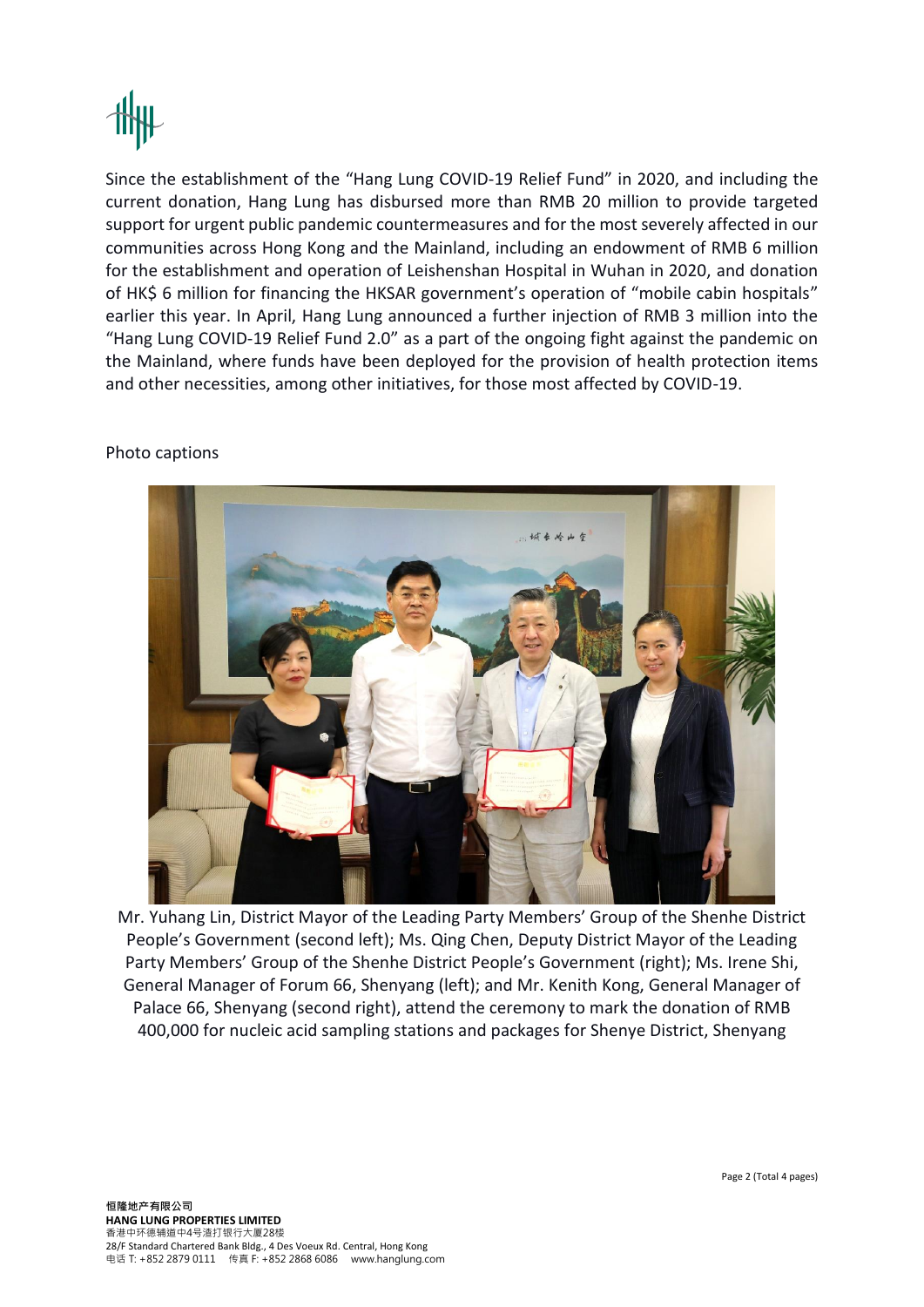



Nucleic acid sampling stations at Forum 66 (top) and Palace 66 (bottom) in Shenyang

- End -